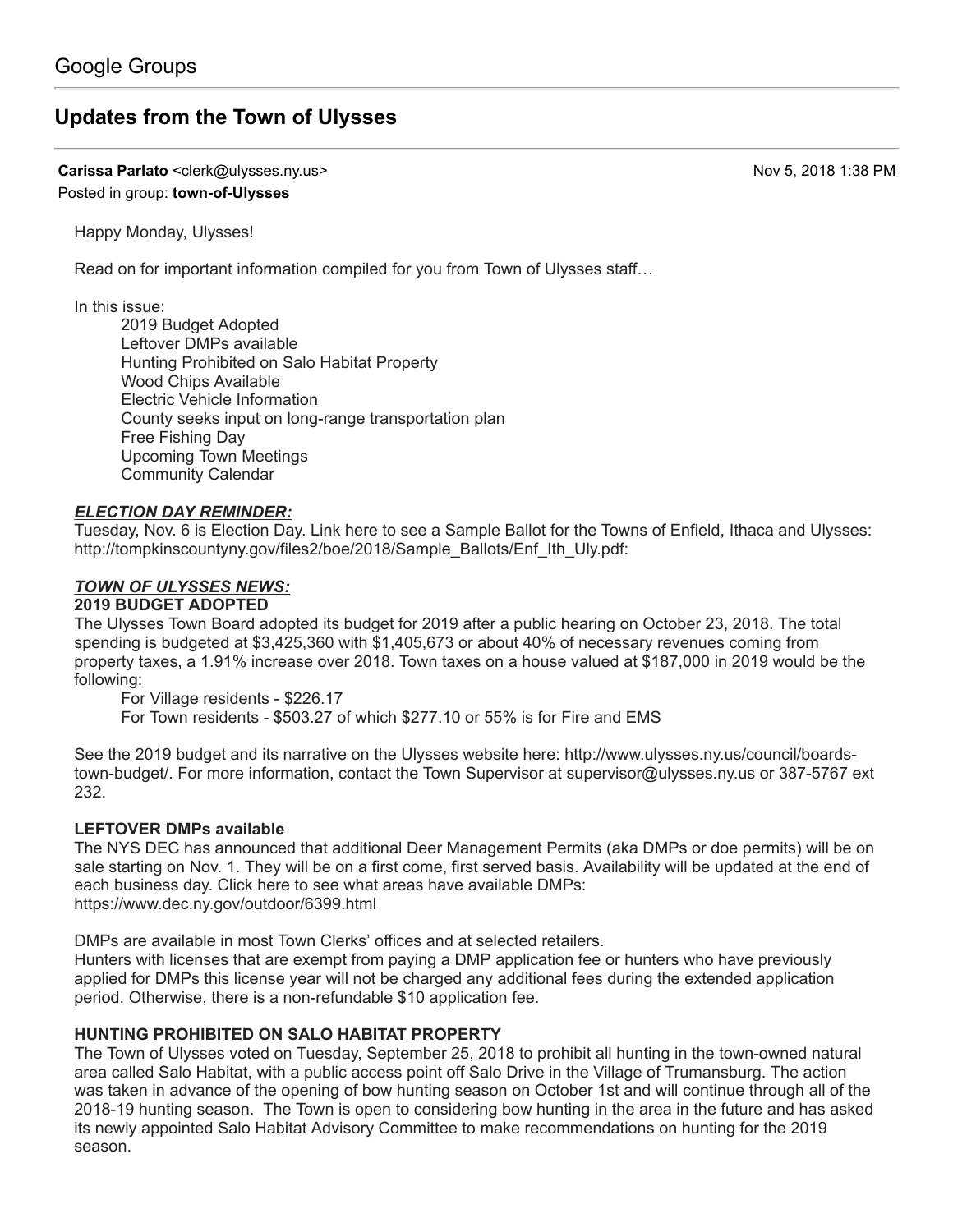The Town invites residents and visitors to hike the property which has a trail and encourages hikers to enter the property from Salo Drive. To respect Salo Drive neighbors, the Town requests that hikers park at the Farmers Market and walk in or to ride bikes to the entry to avoid parking on the road, which is a ticket-able offense in the Village. Since the Salo Habitat is close to the Trumansburg Fish and Game club which permits its members to shoot at their safely designed ranges, hikers may hear gunshots. Please avoid harm by staying on the trails to avoid trespassing on Fish & Game Club property. Signage indicating the boundary of the land will be installed soon. For questions or to make recommendations related to the Town's new natural area, contact the Town Clerk's office at [clerk@ulysses.ny.us](mailto:clerk@ulysses.ny.us) or 387-5767.

## **WOOD CHIPS AVAILABLE**

Town residents may help themselves to wood chips from the town highway garage at 3888 Colegrove Road during business hours (7am-3:30pm, Monday-Friday). Please call the department at 387-6230 for more information.

## *TOMPKINS COUNTY:*

## **Electric Vehicle program**

EV Tompkins is working under a one year grant from NY state to encourage the increased use of electric vehicles in Tompkins County. Read their news, find the newly installed charging stations, see the events they are hosting this month and learn more about how fuel efficient EVs work by following them on facebook or visit <http://www.getyourgreenbacktompkins.org/ev-tompkins/>

#### **Ithaca-Tompkins County Transportation Council Seeks Public Input for Long Range Transportation Plan**

The Ithaca-Tompkins County Transportation Council (ITCTC) is updating its Long-Range Transportation Plan for Tompkins County. The plan covers a 20-year time period through 2040. The purpose and primary objective of the transportation plan is to develop a common vision for the future of transportation in Tompkins County. You can view both the current transportation plan and draft materials for proposed update at the ITCTC web site: [www.tompkinscountyny.gov/itctc.](http://www.tompkinscountyny.gov/itctc.)

Topics covered by the Long-Range Transportation Plan include: pedestrian and bicycle transportation, traffic circulation, maintenance of infrastructure, safety, transit, trail development and more. The first in a series of public meetings to address the Long-Range Transportation Plan will take place on November 7, 12 noon-2pm and 6-8pm at the Tompkins County Public Library in downtown Ithaca. For additional information or to provide your input you may contact the ITCTC at 274-5570, email [itctc@tompkins-co.org](mailto:itctc@tompkins-co.org), or visit the ITCTC on Facebook.

## *NEW YORK STATE:*

## **Free Fishing Day**

Anglers are reminded that in celebration of Veteran's Day, November 11, 2018 residents and non-residents can enjoy a day of freshwater fishing in New York without the requirement for a fishing license. Fall is a great time to fish and there's nowhere better place to do it than the State of New York. Learn more about Free Fishing Days in New York at<http://www.dec.ny.gov/outdoor/89821.html.>

**UPCOMING TOWN MEETINGS:** (All are open to the public and meet at the Town Hall) All town meetings are held at the town hall at 10 Elm St., Trumansburg, unless noted otherwise. For agendas and other meeting information, click on the event on the calendar here: <http://ulysses.ny.us/calendar/?category=Government>

## **COMMUNITY CALENDAR:**

Check the community calendar at [http://www.ulysses.ny.us/calendar/.](http://www.ulysses.ny.us/calendar/) You can also submit your own events.

------------------------------------------------------------------------------------------------------------------------------- Forward this message to anyone else that you think would be interested. We'd love to connect with more residents. To send questions or comments, or be removed from this list, please e-mail [clerk@ulysses.ny.us](mailto:clerk@ulysses.ny.us) ---

Best,

Carissa Parlato, CMC (Certified Municipal Clerk) Ulysses Town Clerk, Tax Collector, Records Manager, Notary Public Office hours: 8am-4pm, M-F (After hours by appt.) 10 Elm St.